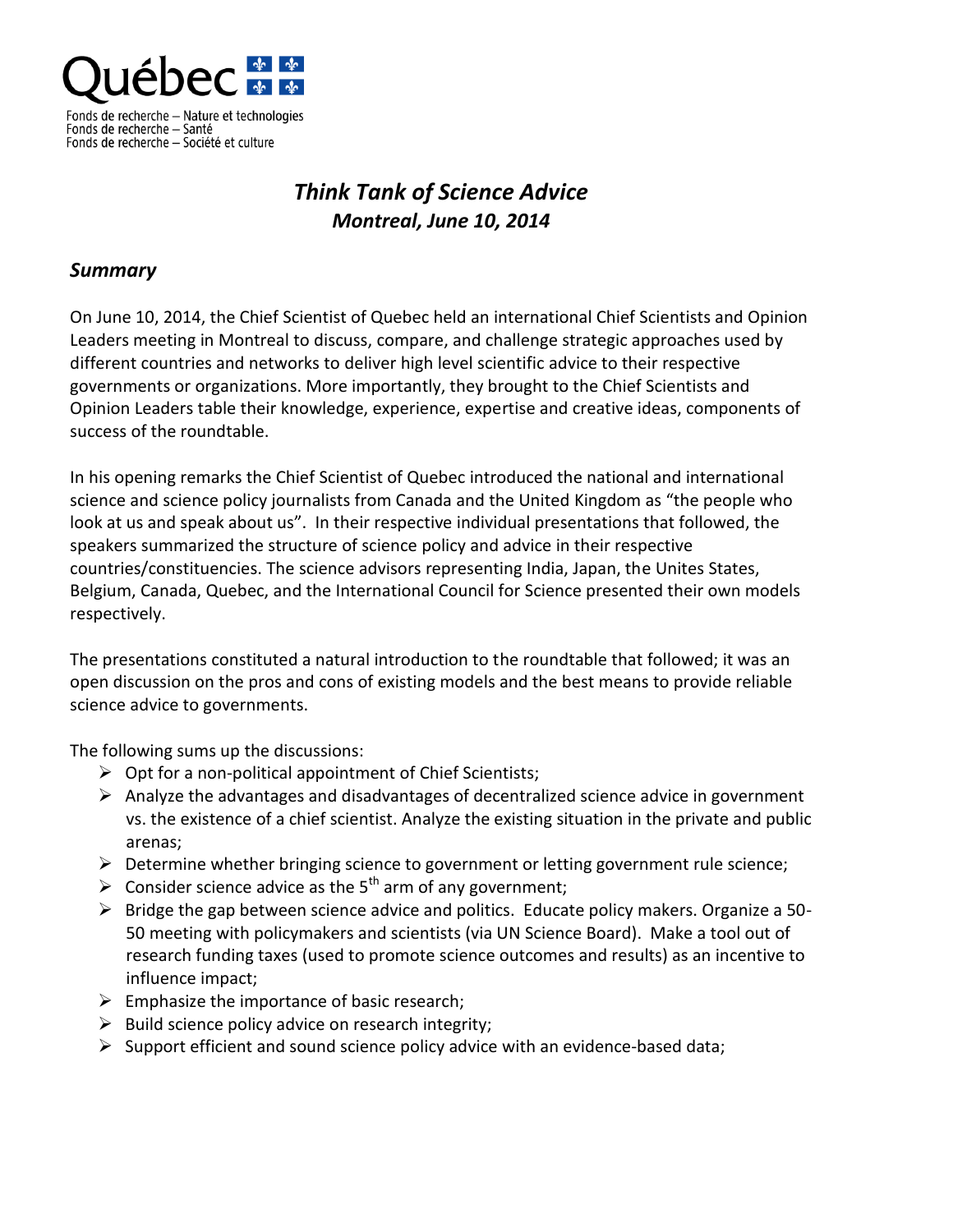

Fonds de recherche - Nature et technologies Fonds de recherche — Santé Fonds de recherche - Société et culture

- $\triangleright$  Engage with stakeholders is key in making science policy and decision-making, as the ultimate beneficiary is the human kind and its future generations;
- $\triangleright$  Build a network whose main objective is building advice, taking into account the political environment;
- $\triangleright$  Develop science journalism through educational programs. Strategically mobilize the public by engaging science media in diffusing science. Build public support for science. Work with media to help make science credible (issue or exaggeration in press releases);
- $\triangleright$  Build international science metrics for developing knowledge-based economies;
- $\triangleright$  Develop science advice in diplomacy (could create a metric based on GDP of the country);
- $\triangleright$  Engage young generation who have entrepreneurial drive. Use social media;
- $\triangleright$  Create a federation of science journalists that will allow linking developed and developing countries;
- $\triangleright$  Seek crisis unit people in science advice.

In conclusion, the participants agreed that science and science advices are crucial in the viability of our economies, our health, and our lives, as well as essential for transparent governance. Whether delivered through a CSO or an alternative model approach, it is key to secure advice from reliable sources or credible individuals.

As the meeting took place in the context of the Conference of Montreal it was also an opportunity for the participants to be part of different activities of the International Forum of the Americas.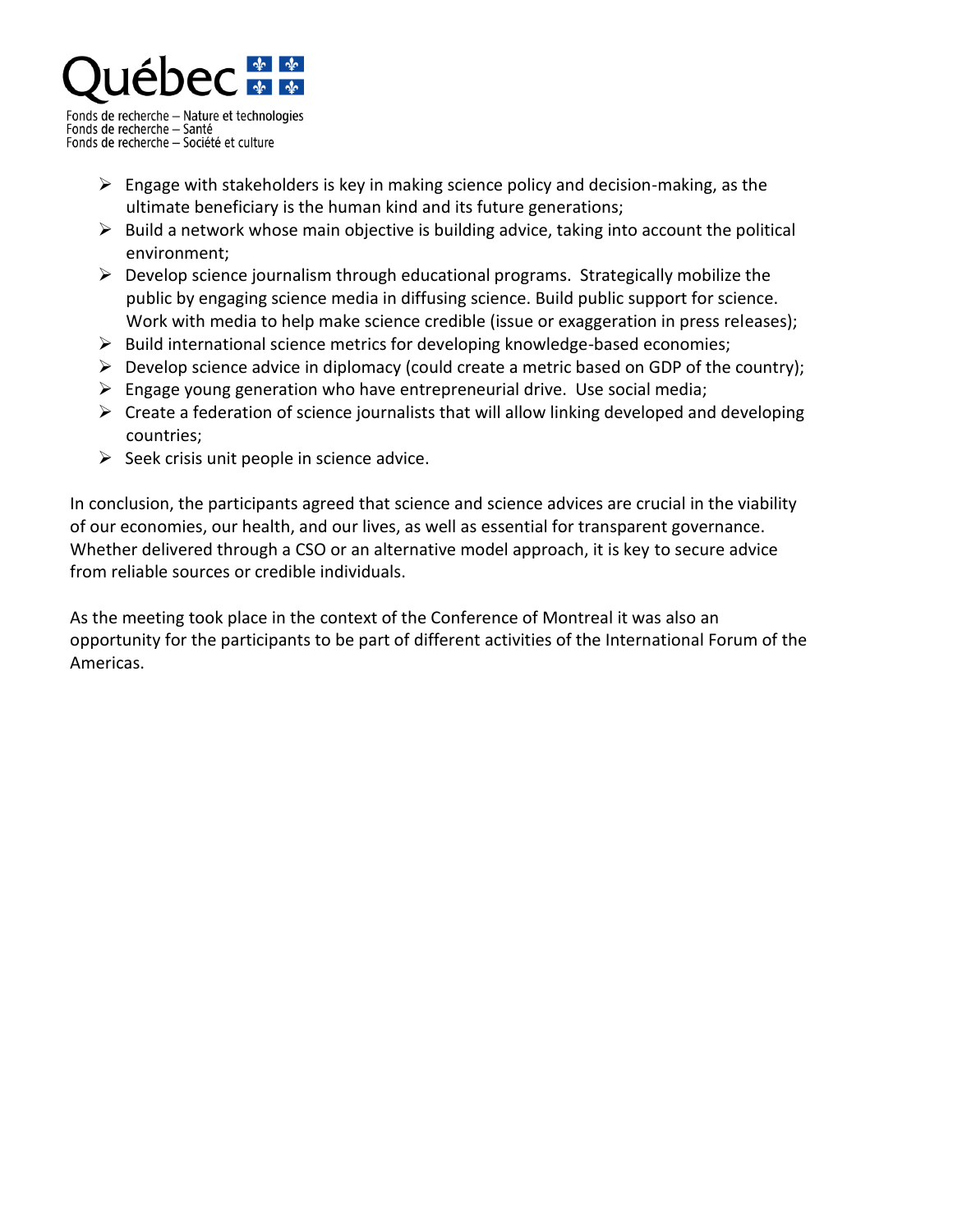

Fonds de recherche — Nature et technologies<br>Fonds de recherche — Santé<br>Fonds de recherche — Société et culture

## *Programme*

| <b>Time</b> | <b>Theme</b>                                                                                                                                               | <b>Theme Leaders/Participants</b>                                                                                                                                                                         |
|-------------|------------------------------------------------------------------------------------------------------------------------------------------------------------|-----------------------------------------------------------------------------------------------------------------------------------------------------------------------------------------------------------|
| 8:00 a.m.   | <b>Breakfast</b>                                                                                                                                           |                                                                                                                                                                                                           |
| 8:30 a.m.   | Welcome, opening remarks, and objective of the<br>meeting                                                                                                  | <b>Rémi Quirion</b>                                                                                                                                                                                       |
|             | Perspective in science policy and giving advices at<br>highest political level - an outsider view                                                          | Colin Macilwain, Science Policy Writer,<br>UK<br>Kamiel S. Gabriel, Professor, University<br>of Ontario Institute of Technology,<br>Canada<br>Mark Henderson, Managing Editor,<br>Re\$earch Money, Canada |
|             | International examples - advantages and challenges                                                                                                         | Valérie Borde, Science Writer, Québec<br>Prateek Sharma, India<br>Koji Omi, Japan<br>E. William Colglazier, USA                                                                                           |
|             | <b>Break</b>                                                                                                                                               |                                                                                                                                                                                                           |
|             | International examples - advantages and challenges                                                                                                         | Frank Monteny, Belgium<br>Robert Dunlop, Canada<br>G. McBean, ICSU                                                                                                                                        |
|             | The Québec model                                                                                                                                           | Rémi Quirion, Canada                                                                                                                                                                                      |
|             | Lunch                                                                                                                                                      |                                                                                                                                                                                                           |
|             | <b>Round Table</b><br>- What can we learn from each other? Is there an<br>optimal model?<br>Pursuing the discussion for the need of a formal<br>mechanism. | All participants                                                                                                                                                                                          |
|             | Press Conference:<br>Providing high-level science advice to our governments.                                                                               | All participants                                                                                                                                                                                          |
| 4:30 p.m.   | Conférence de Montréal - Concordia University Round-<br>table session: Innovation in an advanced society                                                   | All participants                                                                                                                                                                                          |
| 6:00 p.m.   | INRS honoris causa to Mr. Koji Omi                                                                                                                         | All participants                                                                                                                                                                                          |
| 7:00 p.m.   | <b>Dinner</b>                                                                                                                                              | <b>All participants</b>                                                                                                                                                                                   |

*Participants*